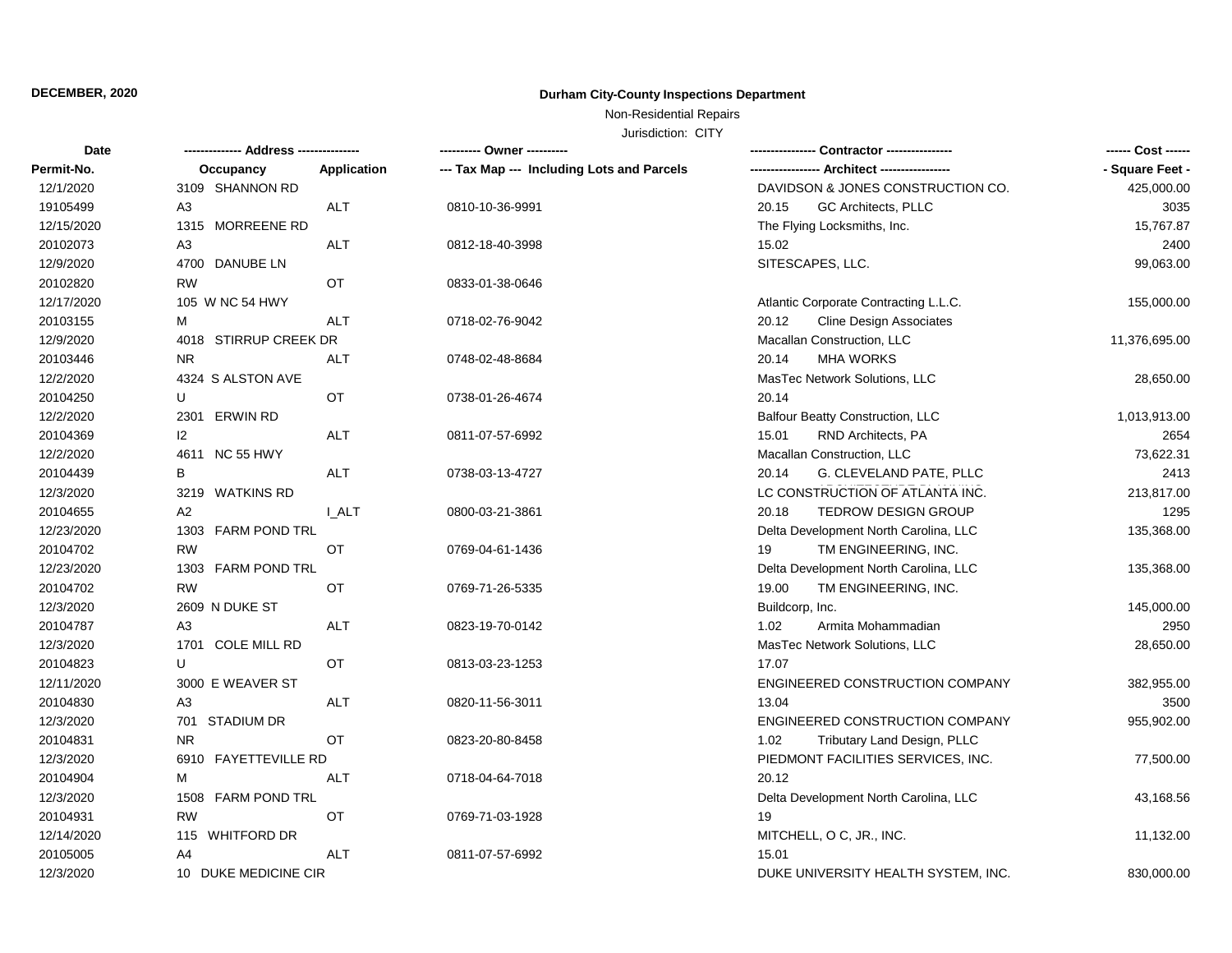## **DECEMBER, 2020 Durham City-County Inspections Department**

Non-Residential Repairs

Jurisdiction: CITY

| <b>Date</b> |                              |                    | ---------- Owner ----------                |                                                   | ------ Cost ------ |
|-------------|------------------------------|--------------------|--------------------------------------------|---------------------------------------------------|--------------------|
| Permit-No.  | Occupancy                    | <b>Application</b> | --- Tax Map --- Including Lots and Parcels | - Architect ----------------                      | - Square Feet -    |
| 20105008    | 12                           | <b>ALT</b>         | 0811-07-57-6992                            | 15.01                                             |                    |
| 12/3/2020   | 2600 CROASDAILE FARM PKY     |                    |                                            | FRANK L. BLUM CONSTRUCTION COMPANY                | 78,600.00          |
| 20105010    | S <sub>2</sub>               | <b>LALT</b>        | 0813-12-75-6146                            | 17.07                                             | 1688               |
| 12/22/2020  | 1001 LEON ST                 |                    |                                            | RIGGS-HARROD BUILDERS                             | 117,778.00         |
| 20105013    | Е                            | ALT                | 0822-11-67-8609                            | 1.02<br>DTW Architects & Planners, Ltd.           | 145                |
| 12/3/2020   | 6320 QUADRANGLE DR           |                    |                                            | SterlingPillar, LLC                               | 109,467.00         |
| 20105022    | В                            | <b>ALT</b>         | 0708-02-66-3534                            | 20.12<br>Parc Design Lab LLC                      | 2793               |
| 12/9/2020   | <b>PAGE CREEK LN</b><br>4804 |                    |                                            | WILLIAMS REALTY & BUILDING COMPANY, INC.          | 42,000.00          |
| 20105068    | <b>RW</b>                    | OT                 | 0747-02-66-7237                            | 20.14<br>S&ME, INC.                               |                    |
| 12/4/2020   | 125 SCIENCE DR               |                    |                                            | ROMEO GUEST ASSOC. INC                            | 454,737.48         |
| 20105099    | <b>NR</b>                    | <b>ALT</b>         | 0811-07-57-6992                            | 15.01                                             |                    |
| 12/7/2020   | 2305 PRESIDENTIAL DR         |                    |                                            | EDWARDS, INC.                                     | 2,390,802.00       |
| 20105115    | B                            | I ALT              | 0749-72-56-4358                            | 20.14<br><b>Mussett Nicholas &amp; Associates</b> | 37837              |
| 12/17/2020  | 308 RESEARCH DR              |                    |                                            | DOWNEY, L A, & SON, INC                           | 66,203.00          |
| 20105138    | B                            | <b>ALT</b>         | 0811-07-57-6992                            | 15.01                                             | 425                |
| 12/21/2020  | 545 FOSTER ST                |                    |                                            | Atlantic Corporate Contracting L.L.C.             | 295,000.00         |
| 20105149    | A2                           | <b>ALT</b>         | 0821-08-99-0438                            | 8.02                                              |                    |
| 12/2/2020   | 2223 NORTHEAST CREEK PKWY    |                    |                                            | THE WHITING-TURNER CONTR. CO.-NC BRANCH           | 1,971,882.00       |
| 20105169    | <b>MC</b>                    | I ALT              | 0739-04-55-3401                            | Corgan Associates, Inc.<br>20.14                  | 234                |
| 12/3/2020   | 1965 IVY CREEK BLVD          |                    |                                            | <b>BARNHILL CONTRACTING CO</b>                    | 688,600.00         |
| 20105183    | B                            | ALT                | 0810-13-13-4639                            | 20.16                                             | 9131               |
| 12/10/2020  | 1612 CARPENTER FLETCHER RD   |                    |                                            | Steve Echeverri                                   | 20,000.00          |
| 20105190    | A3                           | <b>I_ALT</b>       | 0738-01-27-5906                            | 20.14<br><b>Barber Architects</b>                 | 3000               |
| 12/9/2020   | 2128 S ROXBORO ST            |                    |                                            | <b>KEVIN SCHENCK</b>                              | 2,000.00           |
| 20105293    | <b>NR</b>                    | ADD                | 0820-07-59-3170                            | $\overline{7}$                                    |                    |
| 12/11/2020  | 1515 NORTH POINTE DR         |                    |                                            | W.L. BISHOP CONSTRUCTION CO                       | 11,676.00          |
| 20105303    | M                            | <b>ALT</b>         | 0822-07-48-7739                            | 17.05                                             |                    |
| 12/23/2020  | 2816 ERWIN RD                |                    |                                            | <b>MARK DUNDAS</b>                                | 10,085.00          |
| 20105318    | M                            | <b>ALT</b>         | 0812-19-51-3690                            | 15.02                                             | 35                 |
| 12/4/2020   | 403 ANDERSON ST              |                    |                                            | LECHASE CONSTRUCTION SERVICES, LLC                | 8,246,669.00       |
| 20105334    | B                            | <b>ADD</b>         | 0822-05-10-0261                            | 5                                                 | 37827              |
| 12/11/2020  | 219 HOOD ST                  |                    |                                            | <b>GATEWAY BUILDING COMPANY</b>                   | 207,379.00         |
| 20105337    | MC                           | COO                | 0831-15-00-1910.BID                        | CENTER STUDIO ARCHITECTURE<br>11                  | 1246               |
| 12/11/2020  | 2107 ALLENDOWN DR            |                    |                                            | Jose Alcaraz, T/A Halcon                          | 36,875.00          |
| 20105341    | M                            | <b>ALT</b>         | 0738-03-12-0205                            | 20.14                                             | 8000               |
| 12/15/2020  | 811 NINTH ST                 |                    |                                            | Buildcorp, Inc.                                   | 28,000.00          |
| 20105372    | B                            | <b>ALT</b>         | 0822-14-33-0001                            | 4.02                                              | 1883               |